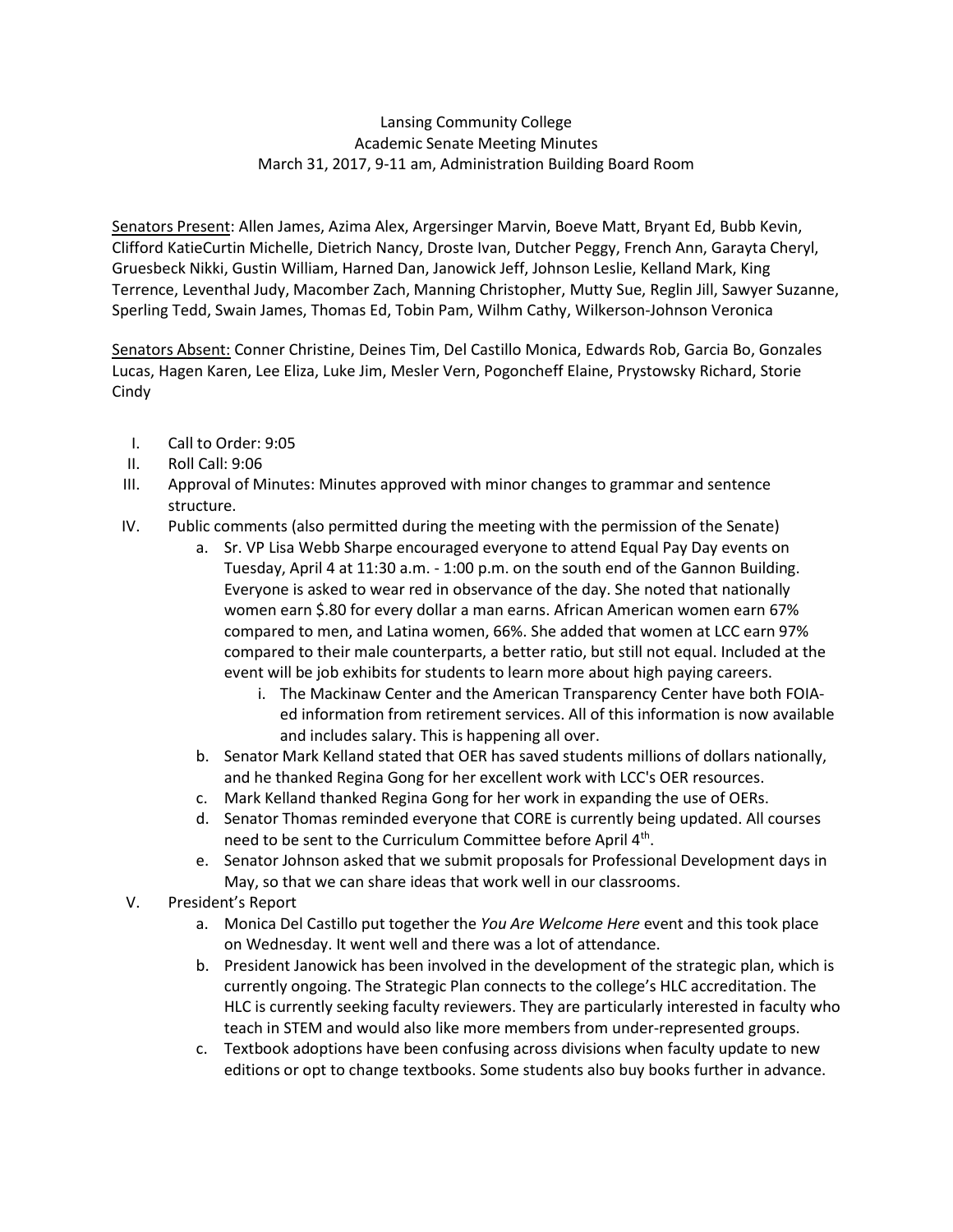The college is developing a clear policy in terms of when textbooks must be chosen for classes.

- d. Parliamentarian Werner stated that he must use updated textbooks in his computer sciences courses, which often come about later in the semester. Using even a partially outdated textbook obviously does not prepare students for their certification tests, so new editions are released as late as possible. As a result, in the computer sciences more time is needed so that much more up-to-date textbooks can be utilized.
- e. Senator Garayta stated this issue came up in a meeting. Other colleges can comply with federal laws and still provide a later date for textbooks. Perhaps we should consult with them.
	- i. These suggestions will be forwarded to those working on this issue.
- VI. Provost's Report: None
- VII. Action items: None at this time
- VIII. Consent Agenda
	- a. One consent item, a new course proposal, was passed without discussion.
- IX. Other Reports and updates
	- a. Student Senator reports: none
	- b. Elections update Chris Manning
		- i. Senator Manning reported that new Academic Senators will be welcomed to their first meeting on Friday, April 14. There will be a 15-minute orientation for new Academic Senators at the end of the April 14 meeting. He also mentioned that the at-large positions needed to be better communicated through the new college-wide email process and filled in the next election. Also, Academic Senate officers will be nominated by the Senate at the April 14 meeting, and elected at the April 28 meeting.
	- c. Student ready college discussions update—Alex Azima
		- i. This group meets after the Academic Senate meeting. The goal is discuss how the college can focus efforts to make the college student-ready rather than requiring students to become more college ready. Past President Azima would like to include the college and the community in growing as a college and preparing to meet needs of our students.
	- d. Success Coach update—Cathy Wilhm
		- i. Senator Wilhm provided flyers and provided background on exactly what success coaches will provide for our students.
			- 1. The goals are to appreciate diversity, promote engagement of students, faculty and staff, and develop a well-rounded coaching environment.
			- 2. They will build relationships with students, and they will focus on wellness academically and personal leading to self-efficacy.
		- ii. Success coaches work with students when they start at LCC, not just when there is a problem. They are currently taking referrals.
		- iii. Finding a coach: This is a one-stop shop in terms of helping students navigate what services they need. Faculty can email specific success coaches. Six more coaches will be added in April. When using the LCC website, there is a button to click under Success Coach Referral. Here the faculty will fill out the form and provide some very basic but essential information. Faculty can volunteer to be part of the student success network.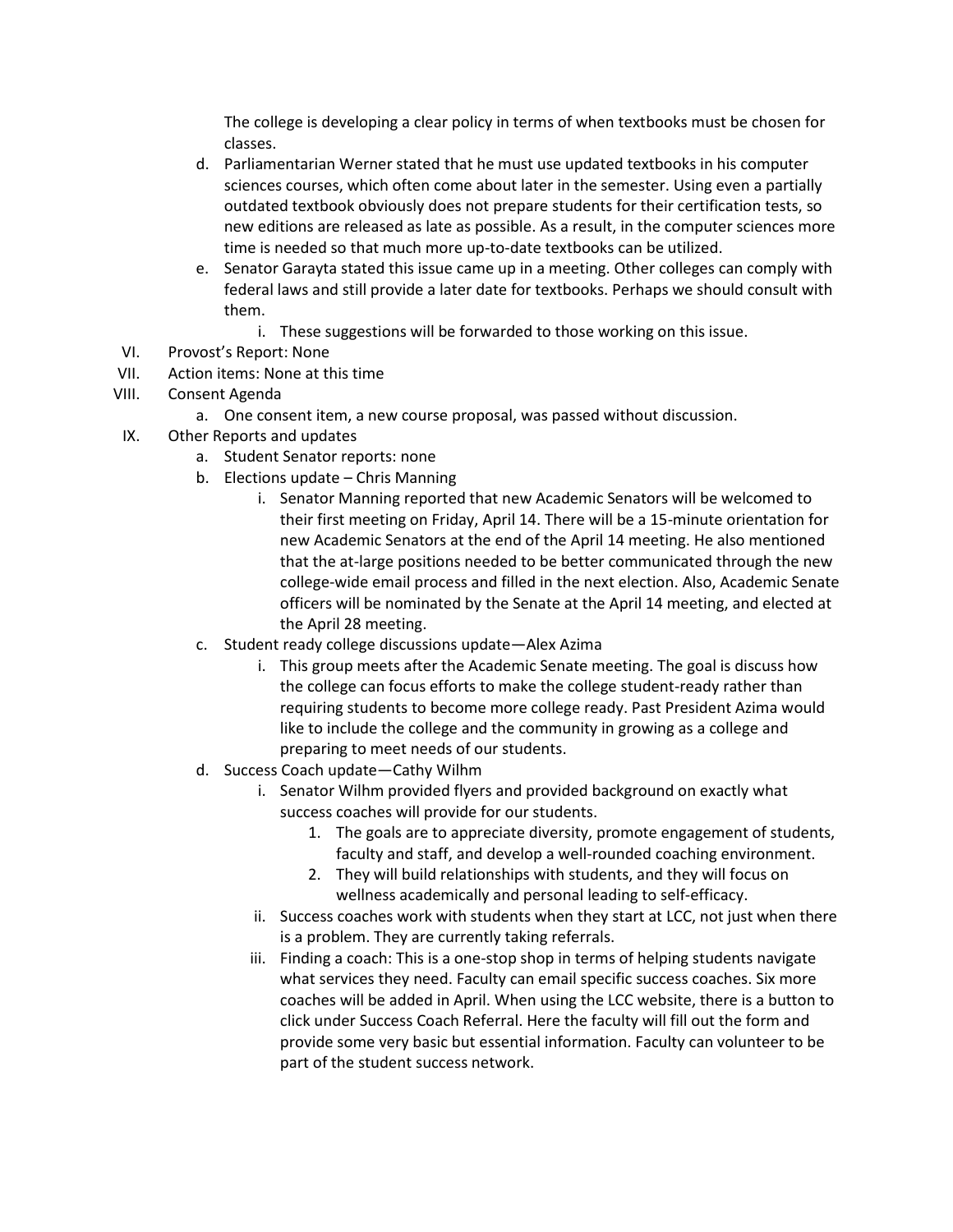- iv. The success coaches were also introduced. There are two managers currently and there will be a total of three when hiring is complete. There will be a total of 18 success coaches. There are currently 6.
- v. Here is a link to the referral form: [http://www.lcc.edu/aa/success\\_coaches/referral-form.aspx](http://www.lcc.edu/aa/success_coaches/referral-form.aspx)
- vi. Here is a link to the names and pictures of the success coaches.: [http://www.lcc.edu/aa/success\\_coaches/](http://www.lcc.edu/aa/success_coaches/)
- vii. Success coaches have been assigned to very specific populations including developmental education, formerly incarcerated students, at-risk students, veterans, tech careers, TRIO students, K-12 students, students utilizing the Center for Student Access etc.
- viii. The caseload will be 200-240 students per success coach.
- ix. Senator Sawyer said the follow up from coaches has been excellent and that she has collaborated with the success coaches.
- x. Senator Reglin was not sure what to do with a student who has already been referred to a success coach but is clearly struggling. Also, she asked if the success coaches will work with students who are homeless.
- xi. Senator Wilkerson-Johnson asked whether the success coaches will collaborate with other campus-wide initiatives.
- xii. Senator Swain stated he did not have students who have disclosed their situation with him. He was advised to refer them regardless.
- xiii. Senator French asked about student self-referral. This is very possible using the LCC webpage or sending an email to a coach.
- xiv. Sr. VP Webb Sharpe asked how we can better communicate this resource with students. How can Karen Tommasulo help with this endeavor? It was stated the college-wide newsletter, The Star, could also be useful in spreading the word about what the roles of the success coaches are.
- xv. Senator Clifford asked how students will become more aware of the success coaches.
	- 1. Many specific student groups starting classes in the fall will be assigned a coach. This will include TRIO, HOPE scholars, and others.
	- 2. Success coaches will also be visible and available in the future.
- xvi. Senator Sperling suggested a much more direct path to the referral form on the LCC website.
- xvii. Senator Garayta stated that a student with many struggles came to her office. Despite the efforts of the success coach, the student failed, but the student was able to better understand why they had failed the course and discussed how they could avoid these same mistakes in the future.
- xviii. Senator Leventhal stated that a large number of coaches will be hired, but there is only one part-time career advisor, and the advisors are currently booked three weeks in advance. Senator Garayta stated there are still advisor needs that have not been met. There is also an ACAD 101 course and developmental co-requisite courses that also require career planning. If this course isn't in the pathway, the students won't take it. It needs to be a part of it. Career Planning needs to be a part of coursework and also individuals can use the career planning resources in the library.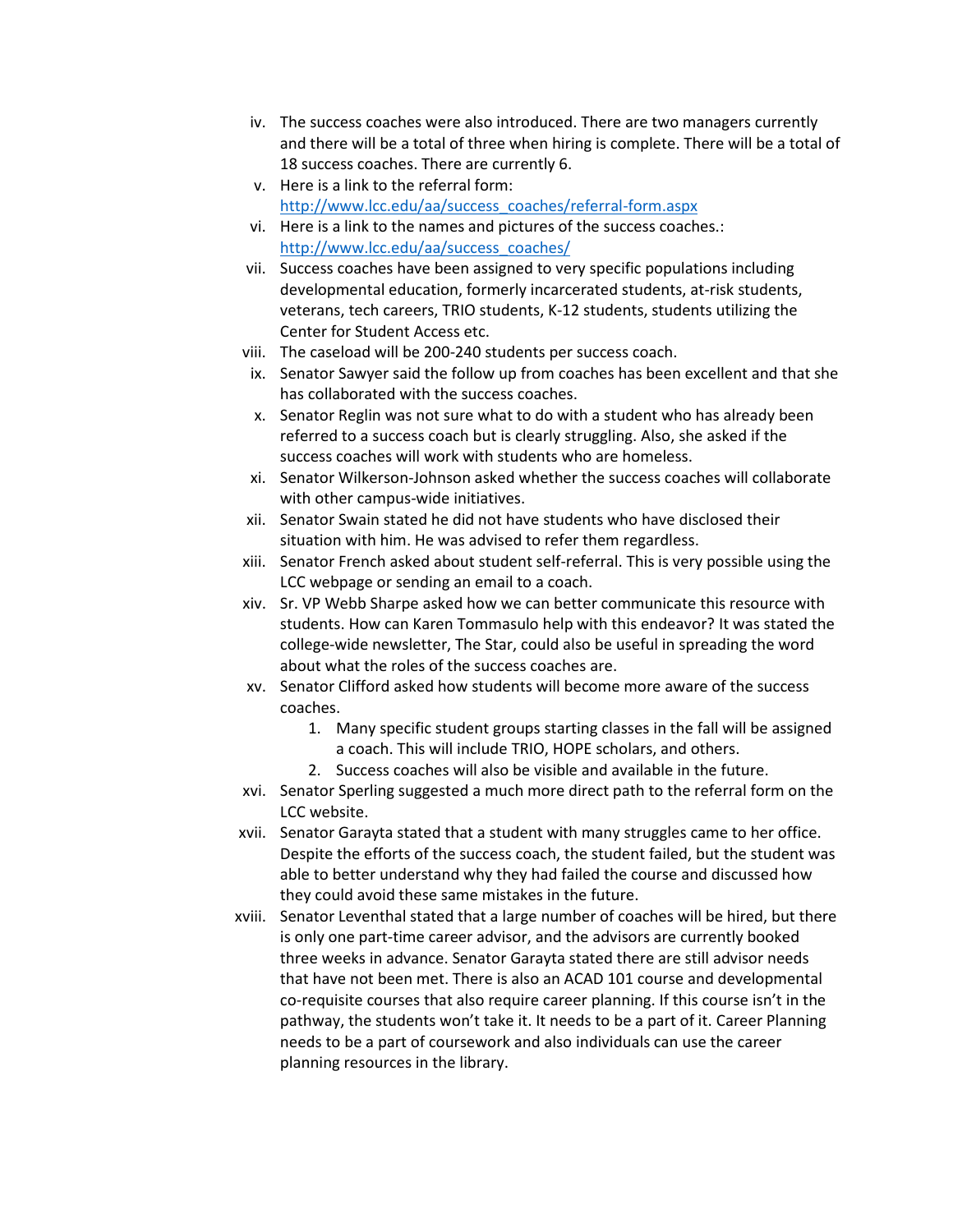- xix. Senator Clifford asked how this looks from the student point-of-view. What do they see on the path to meeting with a success coach? It is ultimately up to the students to contact the coach.
- xx. Success coaches need to be described as an opportunity for the student to succeed.
- xxi. Parliamentarian Werner confirmed that success coaches have the sole purpose of connecting students to services across campus.
- xxii. There will also be a student focus group for the success coaches in the near future.
- X. Senate Team meetings and reports
	- a. Faculty Prioritization team
		- i. Senator Swain made sure the Senate was involved in a new Tech Careers opening. There are still many things programs can do to start the discussion about adding full-time positions.
	- b. Adjunct Committee team
	- c. Academic Policy Review team
		- i. A new procedure has been put in place by the college and now involves the Academic Senate much earlier in the process. The team is finishing work started by APAC. Senator Droste asked that anyone who served on APAC could work with this team.
	- d. Fiscal Responsibility and Resource Management team
		- i. Senator Macomber stated they are looking into processes and timelines for budget and operating plan coordination.
	- e. Student Advisory Standing Committee
		- i. They are currently working on creating surveys to gather data on college hour, MBS, and parking at LCC.

## XI. Discussion items

- a. Shared governance
	- i. A number of issues have come up that have led to the conclusion that we need to enter into more college conversations.
	- ii. President Janowick asked if the Senate felt it was part of shared governance.
		- 1. Senator Kelland stated that as long as by-laws state that the Senate is advisory, we don't have shared governance. In other issues, often one person must make a decision on a topic that is for the best of the college.
	- iii. Senator Garayta stated the Academic Senate needs to be involved in the processes sooner rather than after the decision has been made.
	- iv. Senator Werner pointed out that the Senate Charter may need to evolve over time. We need to make sure we aren't lost in the process of change. We need to think about how we can have appropriate involvement in college processes.
	- v. Senator Harned stated that there is a time commitment beyond the two-hour, bi-weekly meetings.
	- vi. Senator Sperling said he felt privileged to be in an advisory position. The success of the senate relies on how much responsibility fall on us. The senate needs to make sound decisions.